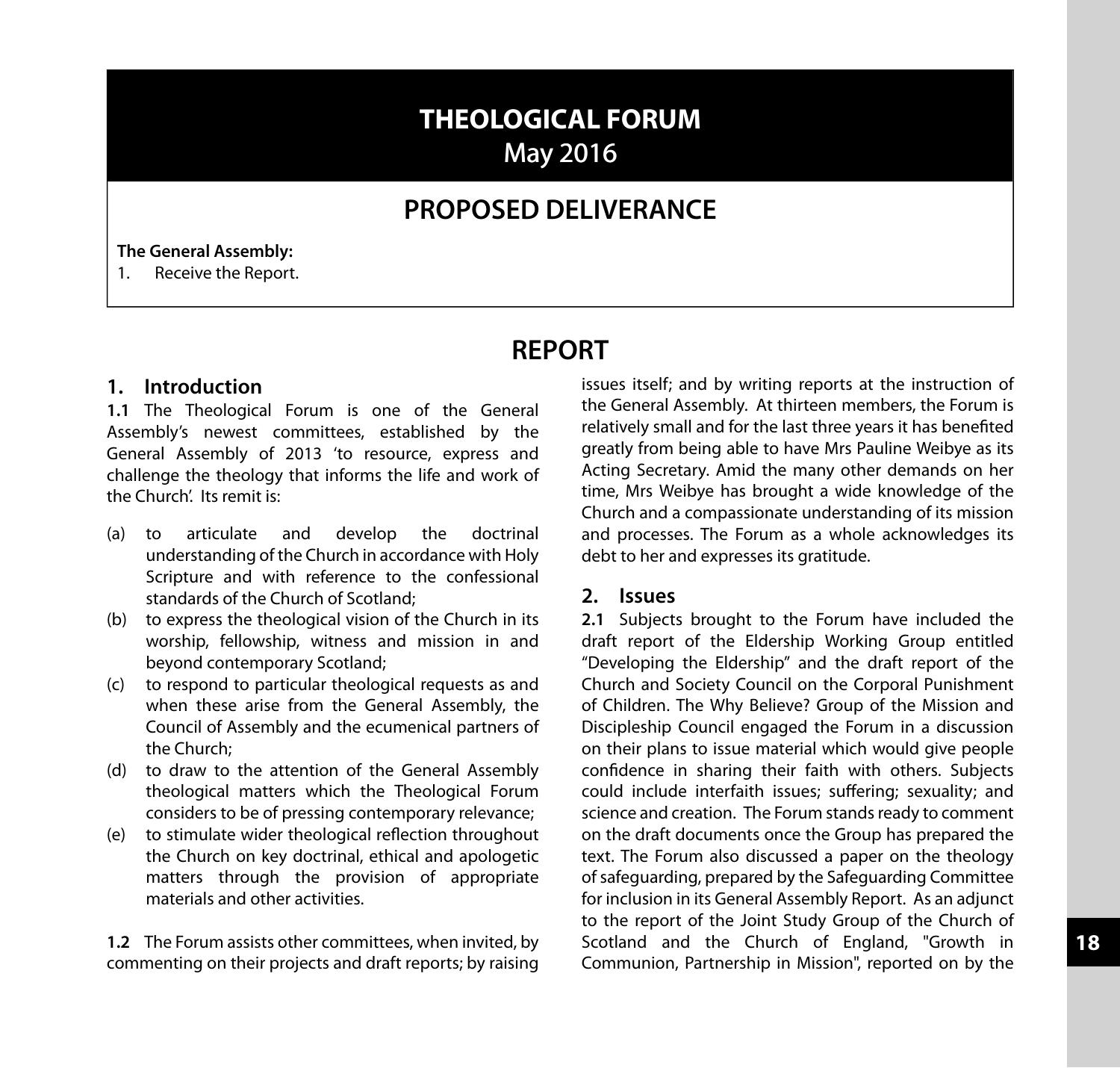Ecumenical Relations Committee, the Forum has been asked to reflect on the nature of our respective responsibilities as national churches and this work is in hand.

**2.2** The Forum also devoted some time to discussing a report entitled Christian Doctrine and the Impact Agenda. This was prepared by a number of academics in Scotland and England including Professors Paul Nimmo and Tom Greggs of the University of Aberdeen. The report considers the requirements in the Government's Research Excellence Framework for academics to demonstrate that research has positive consequences for society. The report makes clear the value to churches and wider society of the work done by academic theologians. A study of such a kind which integrates academic thinking with the life of the church can only help us.

**2.3** Alongside other discussions, the Forum continues to work on producing a substantial reflection on the theology of same-sex marriage. Such a reflection is not being produced in the abstract. For more than twentyfive years, our Church has engaged in a debate on human sexuality which threatens to polarise us into two camps, much to the harm of our fundamental calling to engage in mission and offer comfort and support to the vulnerable. The Church of Scotland is not alone in suffering from a generation-long and polarising debate, but, almost uniquely among churches engaged in this argument, has framed the matter differently. Over the years we have come to see that it is unrealistic for either side to think that it can gain 'absolute victory'. Over the last two years, largely as a result of the innovation in the General Assembly of 2013 in 'flipping' the proposal so that the default position of the Church remained the traditional perspective, the Forum has tried to elaborate a middle area of what has been called 'constrained difference'.

**2.4** The notion of 'constrained difference' has not been pulled out of thin air. 'Constrained difference' has in fact been the flexible strength of the Church of Scotland through many historic disagreements and it is the embodied avoidance of polemic. 'Constrained difference' is different from relativism, which always runs the risk of stepping onto a slippery slope and losing the ability to stop. 'Constrained difference' understands that the current debate is not one between those who love Scripture and those who deny it. It recognises that each of the two most vocal perspectives rely on Scripture but use it differently. It is a fundamental part of our faith in the Reformed Tradition that we permit each other in good conscience to interpret Scripture differently but to keep any such interpretations in check by what we understand as the substance of the faith.

**2.5** The Forum believes that such a way of working is not alien to our tradition and offers the Church of Scotland its best chance of moving through the crisis and recriminations of these days. Other churches are beginning to adopt our methodology of 'constrained difference' and the Forum's reflection on same sex marriage will take that pattern of thinking further. We intend to report in detail to the General Assembly of 2017.

### **3. Future Work**

The Forum would be pleased to assist the General Assembly and its Councils and Committees in any matter of theology and doctrine. While the main focus of our work in 2016/17 will inevitably be the formulation of a report on same-sex marriage, we will have the capacity to consider other issues and would welcome being consulted at an early stage, particularly on significant pieces of theological work.